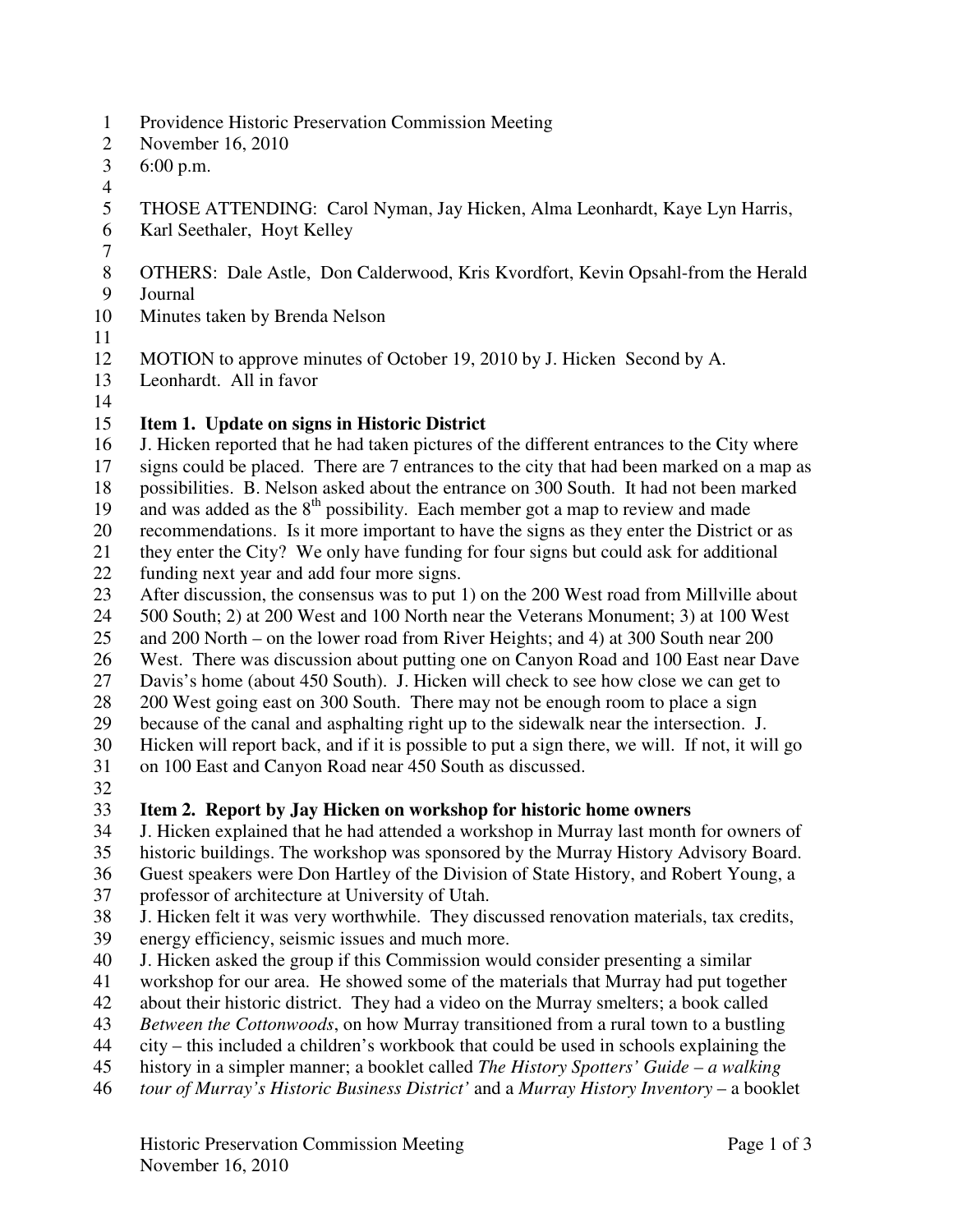- 1 showing historic homes with a short history of owners, and interesting facts about each
- 2 one.
- 3 J. Hicken wondered if we would like to develop information and activities to educate
- 4 children and adults about the history of Providence. He suggested creating a DVD about
- 5 the history of the lime quarry in Providence Canyon. He spoke to Dick Sackett of
- 6 Johnsons Construction, and they had actually hoped to do something like this someday
- 7 but never got to it. D. Sackett seemed interested in helping us put together something on
- 8 the quarry. J. Hicken felt that we could take a presentation to the school children. The
- 9 quarry had a tremendous affect on this town and its people. D. Astle noted that there are
- 10 two levels of people here those who have lived here their whole lives, and those who
- 11 are just moving here and are unfamiliar with the history. We need to bridge the gap
- 12 between these two groups. We could present this to Boy Scout groups or other groups.
- 13 K. Seethaler wondered if we could get Don Hartley, from the Division of State History,
- 14 to come talk to us about other possibilities.
- 15 H. Kelley stated that he and Carol Nyman would like to get family histories of people
- 16 who had lived here a long time. We could create an archive of family histories that
- 17 would be priceless. Volunteers would be needed, but shouldn't be hard to round up. A.
- 18 Leonhardt suggested using Bob Parson at the Special Collections at USU to see what they
- 19 already had on hand. C. Nyman was very interested in pursuing this. D. Astle suggested
- 20 putting a note in the newsletter explaining the kind of histories we are looking for. It
- 21 would be better to have small sketches rather than entire books on each family. We
- 22 would start with the original pioneers and go from there. There are still people living
- 23 here who have ties to the quarry.<br>24 J. Hicken said he would go and ta
- J. Hicken said he would go and talk to Dick Sackett at Johnsons again and let him know 25 we are very interested in pursuing this.
- 26 .

# 27 **Item 3. Discussion of the sauerkraut dinner display**

- 28 J. Robinette was unable to attend the meeting tonight, but she wrote her evaluation of the 29 display. The dinner was not the best we have had. The sauerkraut was disappointing. It 30 would be nice to go back to the way it was done years ago, but this is not possible. The 31 display turned out very nice. J. Robinette and C. Nyman did a great job putting it together, with help from K. Harris. Others members met with dinner guests, answered 33 questions and explained some of the projects we are working on. It was suggested that 34 next year we look at rearranging the display so people don't get stuck back in the corner.
- 35 Maybe using smaller tables would help.
- 36

### 37 **Item 4. Update from Dale Astle on the Pioneer Monument Committee**

- 38 D. Astle reported that they have met as a Board and are planning to change the name of 39 the Committee so it is not specific to that one project. They have met with an attorney to 40 see about broadening the scope of the group yet keeping the non-profit status. One name 41 they have considered is the "Providence Culture Preservation Committee". They are
- 42 checking to see if this name is available and not already in use.
- 43

### 44 **Item 5. Discussion on the museum possibility**

- 45 B. Nelson distributed a letter from the Building Inspector about the home on 100 North
- 46 Main that is being considered for a museum. There are a number of concerns from the